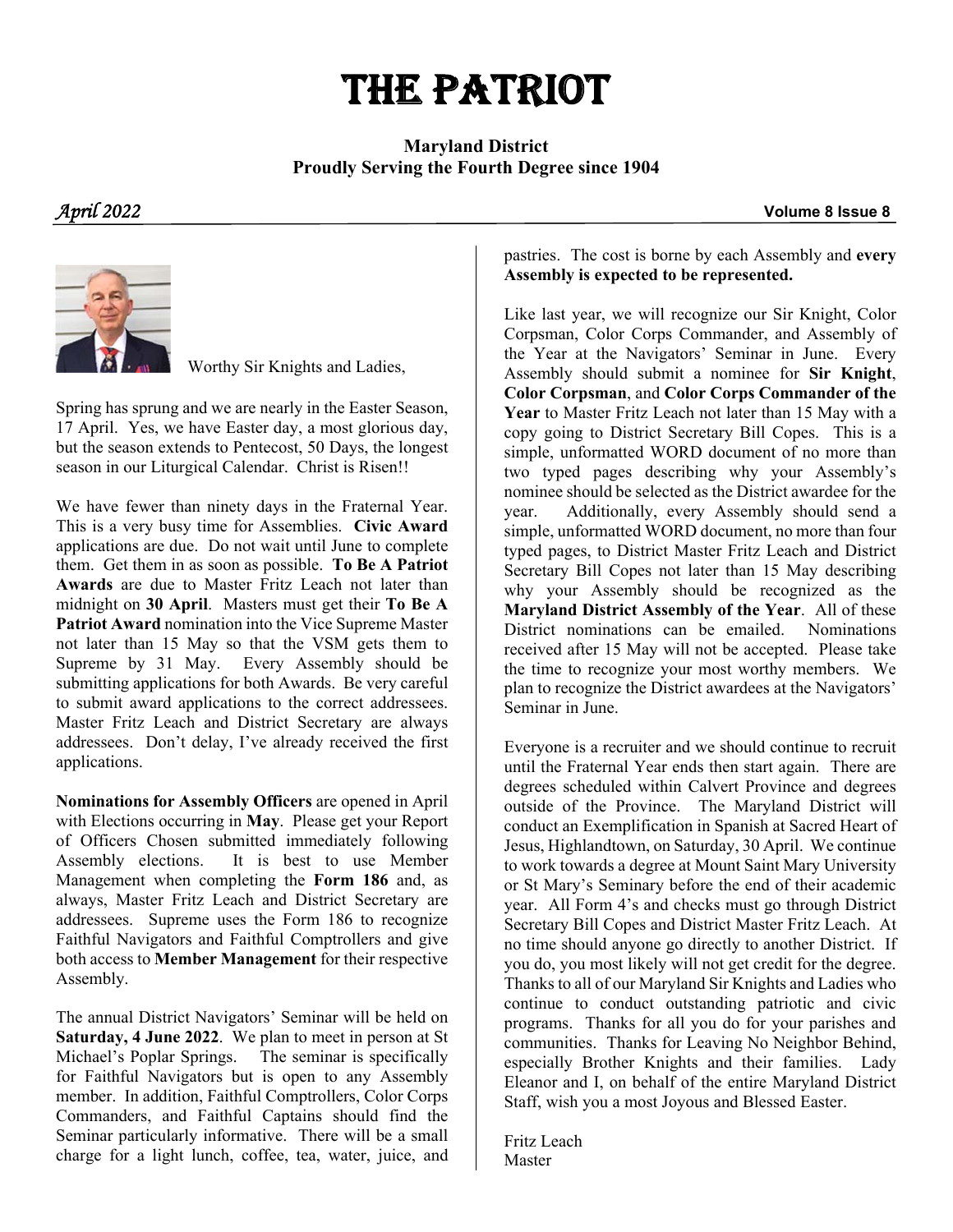Maryland District Calvert Province francis.leach@yahoo.com 443-691-4408

"Maryland Knights - Serving GOD and Country"

#### **Please Pray for Ukraine**

We have Brother Knights and their families in Ukraine.

#### **Civic Award Application and To Be A Patriot Awards**

Gentlemen, at this point, all Assemblies most likely have completed at least four patriotic and / or civic programs and are now eligible for the Supreme Council's Civic Award. This award is a tribute to the spirit of patriotism and national pride exemplified by the Assembly's program of activities. Those Assemblies winning the award should display it with justifiable pride. In order to qualify for the Civic Award, the Assembly must conduct and report at least four varied patriotic programs held within the fraternal year. Programs must be reported on the Civic Award application and submitted to the Supreme Council, Department of Fraternal Mission. This application must be received by the Supreme Council office no later than 30 June 2022. Don't wait, submit it now, then based on those four programs, you select the best and report on the To Be A Patriot Award application. Master Fritz Leach MUST receive your To Be A Patriot Award application not later than 30 April 2022. Any To Be A Patriot Award application received after 30 April 2022 will NOT be considered. The form must be snail mailed, scanned and emailed, or physically handed to the Master. Every Assembly should be submitting both applications. This is what the Fourth Degree Assemblies and Sir Knights do – patriotic programs.

#### **Assembly Elections and Report of Officers Chosen Form 186**

In April, Assemblies open nominations for Assembly Officers. Assemblies vote on Assembly Officers at their first Business Meeting in May. The current Faithful Navigator then has ten days to provide the Report of Officers Chosen on Form 186 to Supreme and the District Master. This is best accomplished through Member Management. Start planning for next year now and get your reports in.

#### **Looking for an upcoming Fourth Degree???**

If you have an individual interested in becoming a Fourth Degree Sir Knight there are a number of opportunities in person and virtually. Please contact Master Fritz Leach and District Secretary Bill Copes about any of the following degrees.

| 7 May   | Delaware                          | Smyrna, DE      |
|---------|-----------------------------------|-----------------|
| 21 May  | Virginia                          | Richmond, VA    |
| 4 June  | <b>AWD</b>                        | Washington, DC  |
| 4 June  | PA-East                           | Malvern, PA     |
|         | 9 June Thurs Saskatchewan Virtual |                 |
| 11 June | PA-Central                        | White Haven, PA |
| 11 June | PA-West                           | Erie, PA        |
| 18 June | Florida                           | <b>Virtual</b>  |

#### **District Assembly of the Maryland District**

The Biennial District Assembly meeting will be held on Saturday, 23 April 2022, at Saint Michael's Poplar Springs Catholic Church, 1125 St. Michael's Rd., Mt. Airy, MD 21771**.** The Biennial meeting begins at 10 AM in the Church Hall and should conclude not later than 2 PM. The attire is a dark suit, white shirt, respectable tie, social baldric, emblem of the Fourth Degree pin (PG-113), jewel of office, and authorized miniature medals or Fourth Degree uniform without service baldric, sword, beret, or gloves. The Biennial Meeting is the official business meeting of the District. The Agenda is specified in Article V, Section 14 (f) of the Laws and Rules Governing the Fourth Degree of the Knights of Columbus. Key items to be acted upon during this meeting include: Selection of three recommendations for the position of Master of the Fourth Degree for the Maryland District for the next two years (1 Sep 2022 – 31 Aug 2024), election of the Master's audit committee, and consider matters consonant with the good of the Fourth Degree, including any Resolutions proposed by Assemblies. It should be noted that Sir Knights attending the District Assembly meeting must be in possession of the current membership cards of both the Third and Fourth Degrees in the Order to be admitted to the chamber. The Delegates to the Biennial Meeting should have been elected at the February meeting of the Assembly. We are still missing credentials from several Assemblies. The Faithful Comptroller must immediately forward to the Master, the Secretary to the Master, and the Credential Committee Chairman the names of delegates. It is now well past the time for submission of resolutions. No further resolutions will be considered. Likewise, Assembly necrologies were due by 1 April.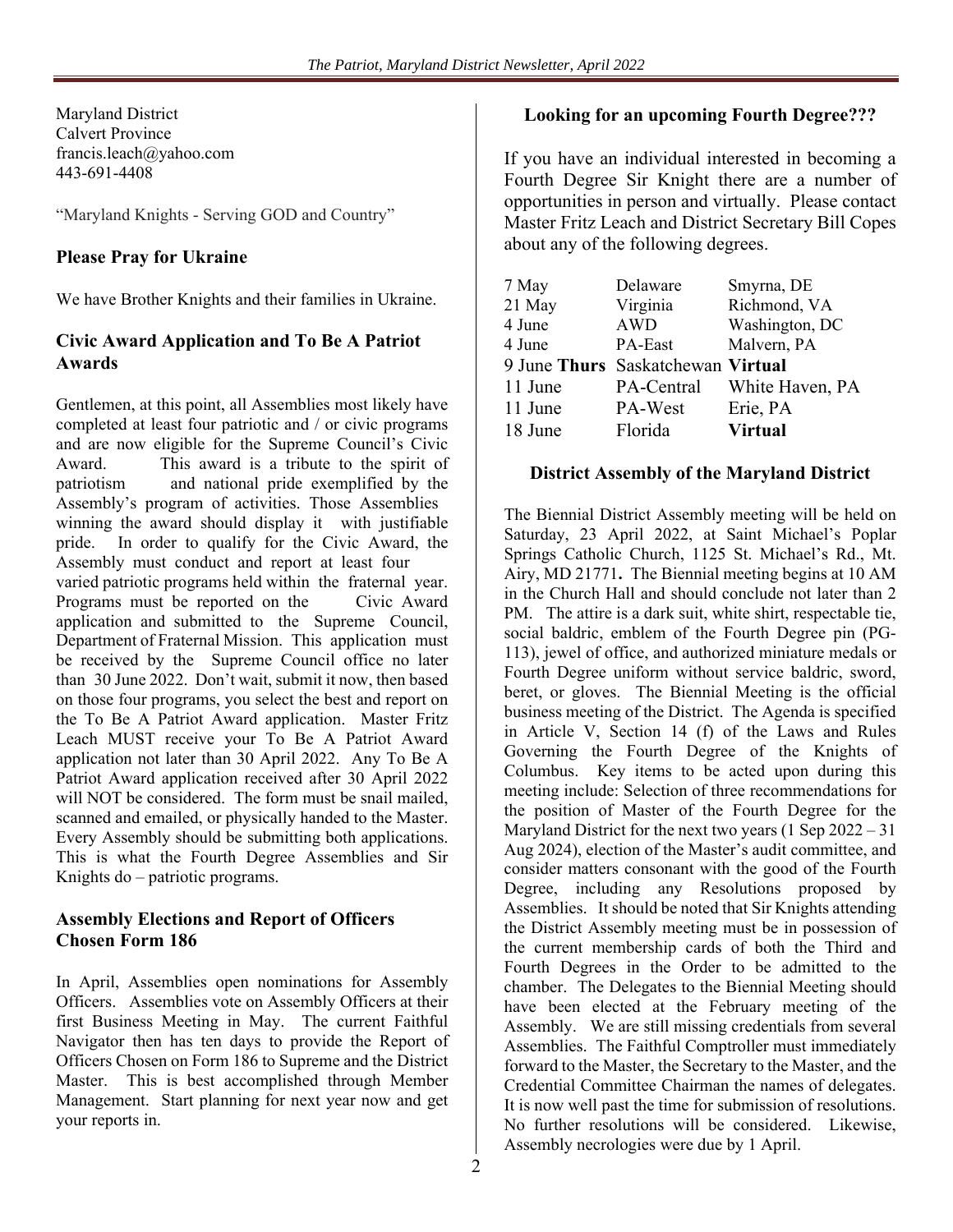#### **Nominations for Master of the Fourth Degree**

While nominations for the position of Master may be made from the floor, the meeting will move along more smoothly if you make your intentions to be considered known ahead of the meeting. If you wish to be considered for the position of Master, please contact District Master Fritz Leach and District Secretary, SK Bill Copes. Let Bill know, you wish to be considered, who will nominate you, and send him a copy of your nominating speech not later than 10 April 2022, so that it may be included in the meeting agenda and minutes. At this time the Chair is planning to entertain a motion to limit nomination speeches for Master of the Fourth Degree to five (5) minutes per candidate.

#### **24 April – Divine Mercy Sunday**

On 24 April we celebrate Divine Mercy Sunday which ends the Octave of Easter. The feast of Divine Mercy is based on the revelations of **St. Faustina Kowalska** and established by St. John Paul II in 2000.

Because the Knights have a special calling to support the Church in its endeavors and because they are called to perform acts of charity, we should do our best to assist every parish in celebrating Divine Mercy Sunday. It is very clear, that this feast is to be a refuge and shelter for all souls, but especially for those, who have fallen away from the practice of their faith. This Feast of Divine Mercy offers to all souls, who will go to Confession and receive Holy Communion, on that feast, a complete pardon of all sins and punishment. As Knights we are called to do acts of charity and there could be no greater acts of charity than to participate in the salvation of lost souls.

It is clear that the Church has established this feast as a means to rebuild the Church and to prepare for the Second Coming of Christ. Saint Pope John Paul II died on the feast in 2005 and left a final written request asking for a greater understanding of, and acceptance of Divine Mercy. We can best help our own parishes by equipping them with all the necessary information and an image of the Divine Mercy, which is central to a proper celebration. The image is a perfect representation of the gospel on that day!

#### **19 April 1775 – The Shot Heard Round The World**

"The shot heard round the world" is a phrase that refers to the opening shot of the battles of Lexington and Concord on April 19, 1775, which began the American Revolutionary War and led to the creation of the United States of America. At about 5 a.m. on 19 April 1775, 700 British troops, on a mission to capture Patriot leaders and seize a Patriot arsenal, march into Lexington to find 77 armed minutemen under Captain John Parker waiting for them on the town's common green. British Major John Pitcairn ordered the outnumbered Patriots to disperse, and after a moment's hesitation the Americans began to drift off the green. Suddenly, a shot was fired from an undetermined gun, and a cloud of musket smoke soon covered the green. When the brief Battle of Lexington ended, eight Americans lay dead or dying and 10 others were wounded. Only one British soldier was injured, but the American Revolution had begun.

#### **Your Articles, Photos, and Programs are Needed**

Please share your successes, activities, and Programs with District Newsletter Editor SK Mike Forehand. Mike is also the Calvert Province Newsletter editor. We are always looking for interesting articles and photos of activities and events occurring throughout the Maryland District and Calvert Province. You don't need to wait until the last week of the month to send Mike your input. Toot your Assembly's horn and share what worked for you and how you support your parishes, communities, and veterans.

#### **FREE!!! – Become a Father McGivney Guild Member**

If you aren't already, please consider becoming a Father McGivney Guild member. It's free and open to everyone. Every Knight and all of their family members absolutely should be members. Pray for Father McGivney's intercession and canonization. Hopefully you participated in the Novena leading up to Founder's Day, 29 March.

#### **Prayer for the Canonization of Blessed Michael McGivney**

GOD, our Father, protector of the poor and defender of the widow and orphan, you called your priest, Blessed Michael McGivney, to be an apostle of Christian family life and to lead the young to the service of their neighbor. Through the example of his life and virtue, may we follow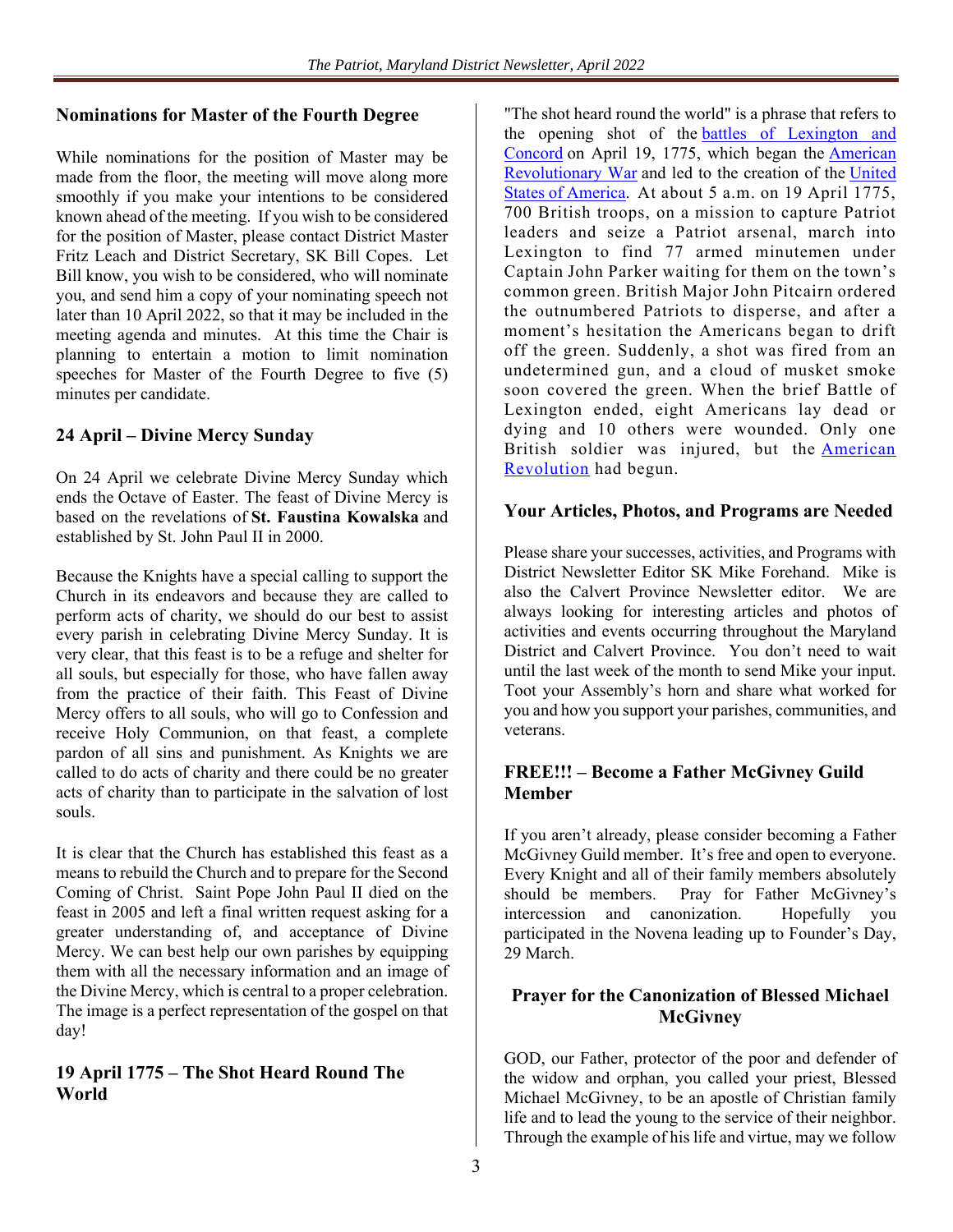you son, Jesus Chris, more closely, fulfilling his commandment of charity and building up his Body which is the Church. Let the inspiration of your servant prompt us to a greater confidence in your love so that we may continue his work of caring for the needy and the outcast. We humbly ask that you glorify Blessed Michael McGivney on earth according to your will. Through his intercession, grant the favor I now present 9here make your request). Through Christ our Lord. Amen.

#### **Prayer to St Michael the Archangel**

Saint Michael the Archangel, Defend us in the Day of Battle.

Be our protection against the wickedness and snares of the devil.

May GOD rebuke him, we humbly pray; And do thou, o Prince of the heavenly host,

By the divine power of GOD, cast into Hell Satan and all evil spirits who wander through the world seeking the ruin of souls. Amen.

### **Prayer to St Joseph**

Oh, St Joseph, whose protection is so strong, so prompt before the throne of GOD. I place in you all my interests and desires. Oh, St Joseph, do assist me by your powerful intercession, and obtain for me from your divine Son all spiritual blessings, through Jesus Christ, our Lord. So that, having engaged here below your heavenly power, I may offer my thanksgiving and homage to the most loving of Fathers.

Oh, St Joseph, I never weary contemplating you and Jesus asleep in your arms; I dare not approach while he reposes near your heart. Press him in my name and kiss his fine head for me and ask him to return the Kiss when I draw my dying breath. St Joseph, Patron of departing souls – Pray for me.

#### **Prayers Are Needed**

#### **For the Repose of the Soul of**

SK Robert Garpstas, St Joseph Assembly 3502 and Our Lady of Fatima

Mr. George Ward, father of District Warden 27 Greg Ward

SK John O. Murray (GK), Mother Seton Council 5381 *Edward (Ed) Kin*, PGK, Mother Seton Council 5381 SK Arnie Rausch, PGK, Deacon John Lynn Council 11619 / PFN Archbishop Curley Assembly383

#### **Healing Prayers for**

Father Bernie Carman, St Leo the Great / Faithful Friar St Joseph Assembly 3502

Father John Dakes, Chaplain, Jesus the Divine Word Council 14775 / Faithful Friar of Lord Baltimore Assembly 2470

Lady Beth Leskuski. Wife of Walt Leskuski SK Dave Burneston, FDD, FS Father Joseph G. McManus Council 7941,

PFN Mark Douglas, Pope Saint Paul VI Assembly 2367 Mike Famiglietti, Msgr. Edward Mickle Assembly 378

#### **Remember Our Widows, Orphans, and Deceased Members**

#### **Maryland District Contact Information**

#### **Master of the Fourth Degree (MFD)**

Francis D. "Fritz" Leach francis.leach@yahoo.com (c) 443-691-4408 (h) 410-969-1328 7783 Montgomery Mews Ct Severn, MD 21144

#### **District Secretary**

Bill Copes billcopes@hotmail.com (c) 443-591-8579 275 Woodoak Ct Glen Burnie, MD 21061

#### **District / Provincial Marshal (DM)**

Tommy Ebaugh tjebaugh@verizon.net (c) 443-226-8812

# **District Newsletter Editor**

Mike Forehand michael4hand@yahoo.com (h) 410-687-5079

**Calvert Province Vice Supreme Master (VSM)**  Michael W. Thumm thummer75@md.metrocast.net (c) 301-904-4373

 $\mathcal{L}_\text{max}$  , and the set of the set of the set of the set of the set of the set of the set of the set of the set of the set of the set of the set of the set of the set of the set of the set of the set of the set of the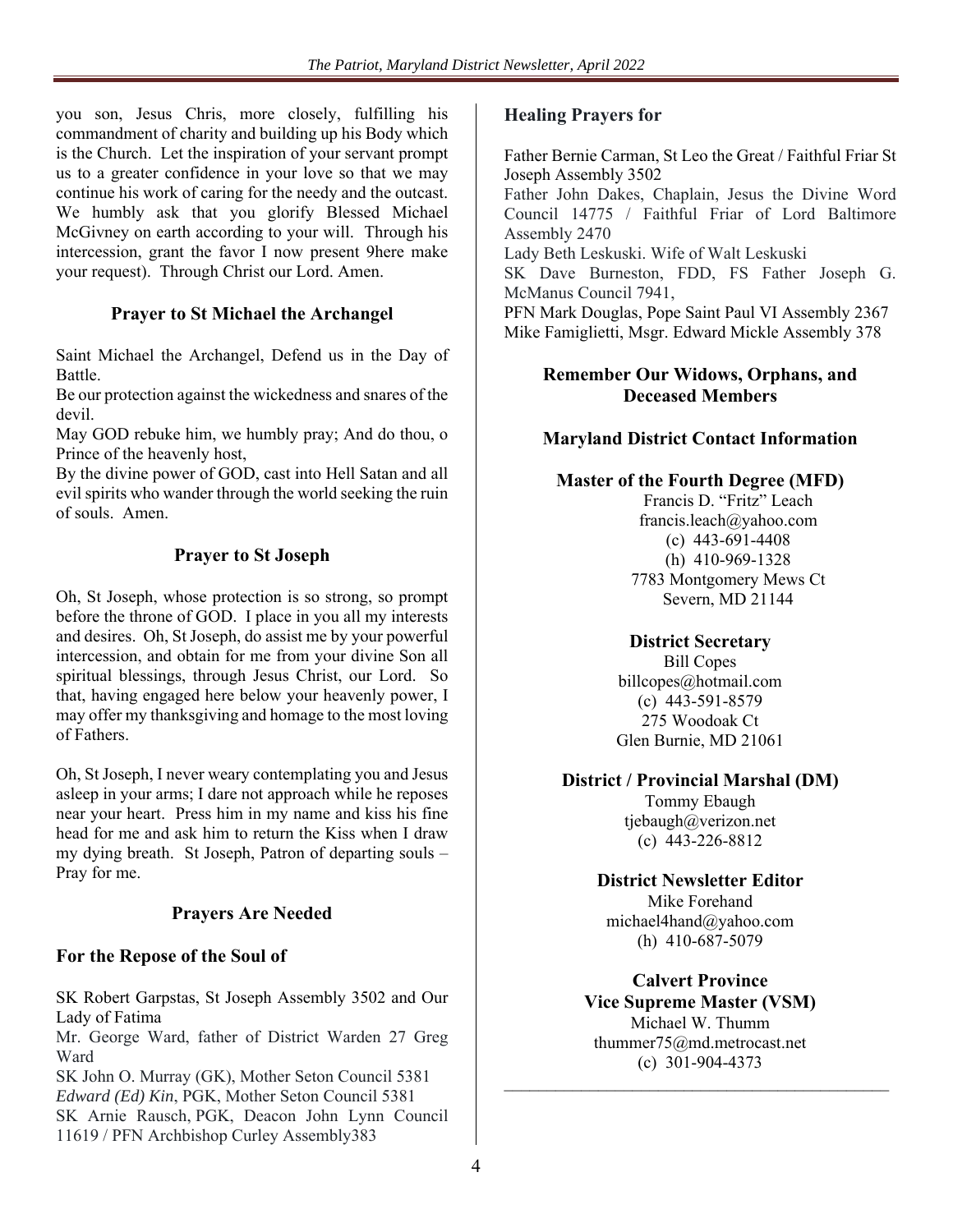# *Faithful Friar's Message*

In its best form the knights of old saw their role with a spiritual basis, spending a night in prayer before being knighted, and with the important goals to protect and defend their Church and their fellow citizens. Today, as Knights of Columbus, we also know our Christian call to charity impels us to respond to the needs of our brothers and sisters stricken with illness or tragedy, or to a community's need when stricken by something like a tornado or flood, as well as to the defense of life and Godgiven rights. In recent weeks we have seen so many needs among the war victims of Ukraine, and the refugees of that country who have fled for their lives. As a Church, as brothers to the Knights in Ukraine and nearby countries, and as citizens of the United States, we are collectively responding in so many ways to this humanitarian crisis and tragic war. While it is natural for us as Christians to respond to such needs, it is wonderful our country is also responding with medical supplies, food and aids to self-defense. As we move toward Easter, we will celebrate Jesus conquering death and offering us a share in his resurrection. Let us continue to pray that the new life of Easter will help to restore peace, reunite families separated by war, and give us a new impetus to grow the Lord's kingdom here on earth. My prayers and wishes for you and your loved ones to experience a blessed Easter!

Vivat Jesus!

SK Fr Donald Grzymski, OFM Conv.

# *Little Known History*

#### **Oldest Recruit in the History of Parris Island**

The average age of a United States Marine Corps recruit is 21 years old. When Paul Douglas enlisted in 1942, he left behind his wife, child, and career and reported to Marine Corps Recruit Depot Parris Island at the ripe age of 50.

After completing boot camp, Douglas proudly wrote "I found myself able to take the strenuous boot camp training without asking for a moment's time out and without visiting the sick bay." Following a recommendation from his commanding officer (and a strong recommendation from his old friend Frank Knox,) Douglas was commissioned as a captain in the Marine Corps, after seven months as an enlisted Marine.



Douglas went on to serve in the battle of Okinawa, often being remembered by Marines for running around the battlefield with the vigor of a much younger Marine. He was promoted to major during the battle of Okinawa.

Douglas had been hit by a machine gun in his left forearm and was evacuated by the men that he had dedicated his life to serving. After being hit, he proceeded to use his uninjured hand to take off his major rank insignia so that he wouldn't receive special attention.

Douglas expressed passionate interest in returning early to his men to continue serving on the front lines. He was hospitalized in San Francisco and subsequently moved to Bethesda, Maryland where it took more than 14 months to be dismissed from the hospital and he was medically retired from the Marine Corps, only regaining partial use of his left hand.

Because of his brave actions under fire and unselfish service, he was promoted to lieutenant colonel a year after he retired in January of 1947. After returning to Chicago as a war hero, Douglas won his spot as Illinois state senator in 1949. Even in public office Douglas continued to advocate for the Marine Corps, and proudly kept the Marine Corps standard displayed in office.

## *District Marshal Report*

Brothers and Sir Knights,

I actually don't have much to say this month. That might be a welcomed note to some of you. The Master has done an excellent job of putting the word out in his report. The only addition I have to the list of upcoming events is Deaconate and Priestly Ordinations for this year. I know I heard the dates and place(s) but honestly can't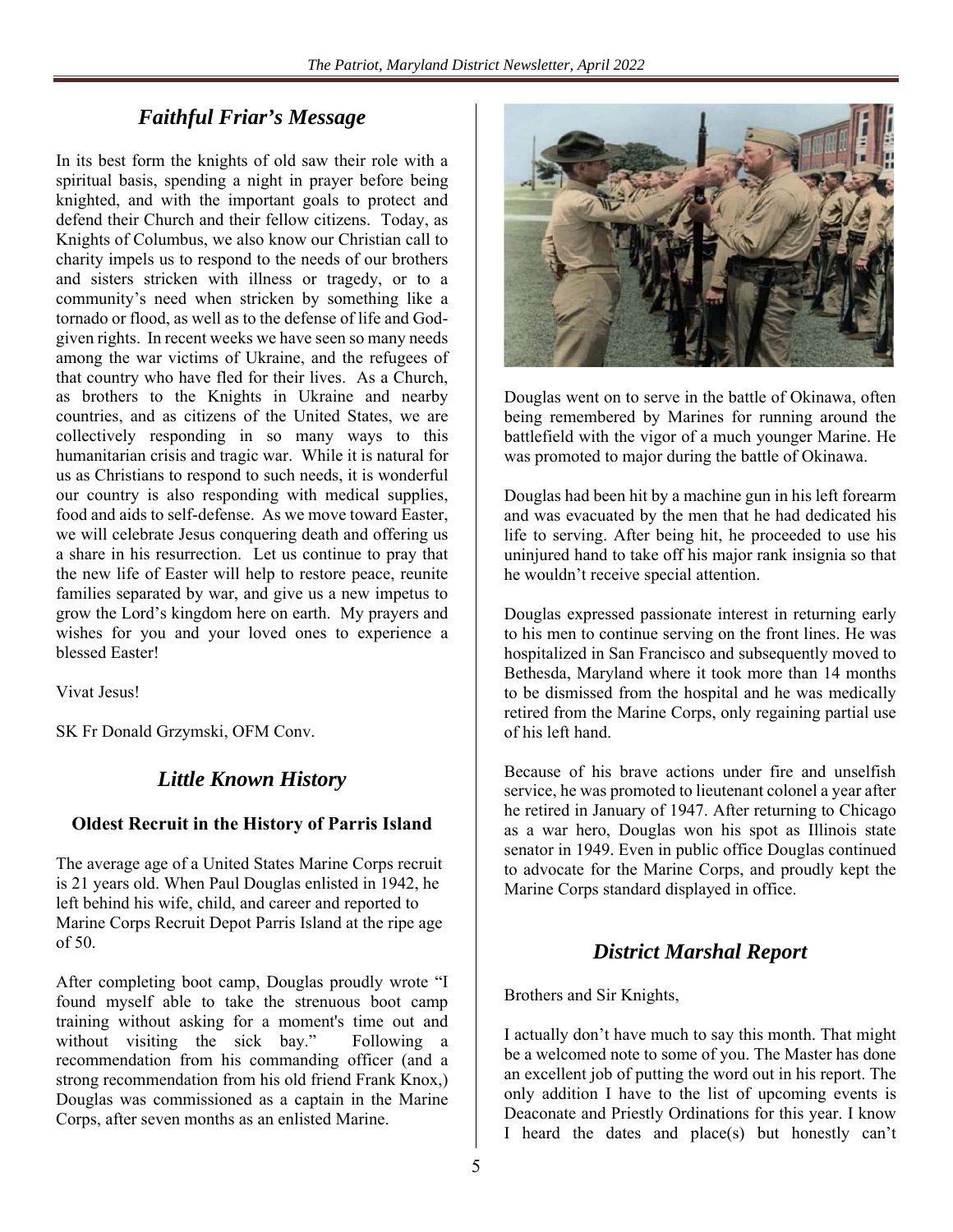remember. Getting old I suppose. Anyway, stay tuned for the next "Updated List of Upcoming Events" and I expect to have that information to put out to you all.

I do want to wish each of you a very Happy and Holy Easter! I will have you all in my prayers. Please, keep me in yours.

Unless otherwise noted, questions concerning events listed here should first be addressed to your Assembly Color Corps Commander or Faithful Navigator, then to District Marshal Tommy Ebaugh, tjebaugh@verizon.net, 443-226-8812. If you have an event you'd like to have listed here, especially one that you need or are inviting participation from other Assemblies, please send the information to DM Tommy Ebaugh; be sure to include the date, time, address, and what is expected. Thank you.

Please share the following list of "upcoming events" with your members:

**15 April 2022 – Good Friday** – St. Leo the Great Church, 227 S. Exeter St., Little Italy/Baltimore, Md. 21202. Church service: 3:00pm followed by the "Way of the Cross" procession through the streets of Little Italy. We will have a flag team and other Color Corps leading the procession around the block. Color Corps turn out in the basement of the church at 2:15pm please.

- **17 April 2022 Sunday, Easter Sunday. Our Lord and Savior Has Risen!**
- **23 April 2022**  Saturday, Maryland District Biennial meeting, St. Michael's Poplar Springs, 1125 St. Michael's Rd., Mt. Airy, Md. 21771. 9:00am coffee and pastries. Doors will close at 9:50am SHARP to seat Delegates. Doors reopen  $(29:55)$  to seat the remainder of the Sir Knights joining the meeting. The meeting will convene promptly at 10:00am. Until NLT 2:00pm with refreshments following.

**26 April 2022** – Tuesday, the Supreme Council will be honoring the Blessed Michael McGivney Council at St. Mary's Seminary with the presentation of their Charter. This Council was instituted approximately one year ago, and presumably due to covid, their Charter was never bestowed upon them. At this time, details are very "fuzzy" and to my knowledge, there is no real Color Corps turn-out scheduled. I do believe that Marshal Jim Duryee is assembling a flag team, but until I know more, there

 is no further action needed. **IF** there is a turn-out, it will likely be very small and hand-picked. Stay tuned!

- **30 April 2022** Saturday, Maryland District **SPANISH**  Exemplification of the Fourth Degree, Sacred Heart of Jesus/ Sagrado Corazon de Jesus, 600 S. Conkling St., Baltimore, Md. Flag team and Color Corps turn out: 8:00am PLEASE. I am specifically asking the Color Corps members of Assembly #3769 to turn-out in uniform as row guards and other duties as being better able to communicate with Spanish-speaking candidates. Flag Team members will be contacted by Marshal Jim Duryee or Color Corps Commander, Rick Przybylski. Other Color Corpsmen are welcome to assist, though I do not have any idea yet as to the potential size of the class.
- **7 May 2022** Exemplification Delaware District TBD
- **8 May 2022** Sunday, **Mother's Day 2022!**
- **12-15 May 2022** Maryland State Convention 2022.
- **21 May 2022** Exemplification Virginia District St. Edwards Church/School, Richmond, VA.
- **21 May 2022** Exemplification of the Fourth Degree, PA Central District (TBD)
- **22 May 2022**  Sunday, Final Mass of Bicentennial Celebration, St. John the Evangelist Church, 13305 Long Green Pike, Hydes, MD. 21082. More to come on this one.
- $22$  May  $2022$  Provincial Event  $28<sup>th</sup>$  Annual Memorial Mass, Archdiocese for the Military Services, USA, 4:30 PM, Upper Church, Basilica of the National Shrine of the Immaculate Conception, 400 Michigan Avenue, N.E., Washington, D.C. 20017. Archbishop Broglio will be the principal celebrant and homilist.
- **4 June 2022** Saturday, Navigator's Seminar, St. Michael's Poplar Springs, 1125 St. Michaels Rd., Mt. Airy, Md. 21771

Tommy Ebaugh Maryland District Marshal Provincial Marshal, Calvert Province 443-226-8812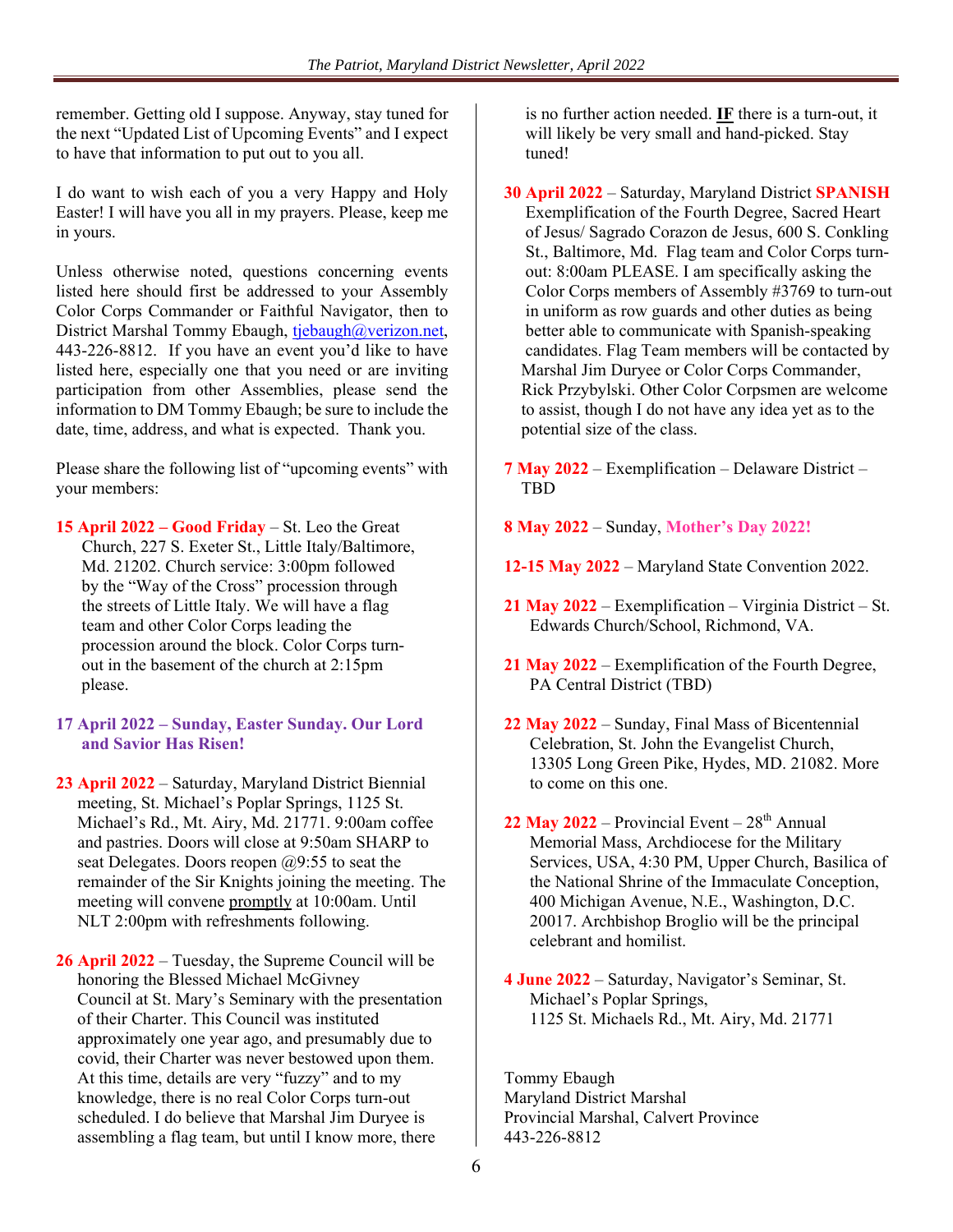# **Maryland District Assemblies in Action**

**St. Elizabeth Ann Seton Assembly 1620 Installation of Rev. Santhosh George, O.SS.T. 20 February 2022** 



On 20 February 2022, Rev. Santhosh George, O.SS.T. was installed as Pastor of St. Mark Parish in Catonsville by Supreme Chaplain Archbishop William Lori. A total of 18 Color Corps members representing nine assemblies and three Districts, including from as far away as Scranton, PA participated.

Alan Pultyniewicz Faithful Navigator

> **St. Elizabeth Ann Seton Assembly 1620 Father Joe Lacey, S.J. Distinguished Service Award Presentation 25 February 2022**



Last year, St. Elizabeth Ann Seton Assembly #1620 established an award in honor of the contributions of our past Faithful Friar, Fr. Joe Lacey, S.J., for his contributions and service he provided to the Assembly, to the St. Alphonsus Rodriguez parish community, and to the underserved in India. The award, known as the Father Joe Lacey, S.J. Distinguished Service Award, is given out annually to an individual in honor and gratitude for a person's fidelity to the church, exemplary selflessness and steadfast service.

This year, the Assembly recognized a Sir Knight well known throughout Maryland, Color Corps Commander SK Charlie Dorsey. SK Charlie is a committed family man, served an honorable career as a police officer in the City of Baltimore and has served our Order in numerous capacities at the State level and in his council and Assembly. His resilience, dedication, and ability to recruit Catholic gentlemen and be a mentor to his brother Knights is truly appreciated. Congratulations Charlie! The Assembly wishes to thank State Deputy Vince Grauso, District Master Fritz Leach, and District Marshall Tommy Ebaugh for attending this special awards presentation with the Assembly.

Alan Pultyniewicz Faithful Navigator

#### **PLOT 9 SCHOFIELD BARRACKS CEMETERY, HAWAII**

Within the breezy six-acre solitude of the Schofield Barracks Army base Cemetery, hidden by an L-shaped mock orange hedge, there sits a smaller, second cemetery that is unceremoniously known as Plot 9. Plot 9 is not mentioned on the official locator map just past the front gate, as are plots 1 through 8. Visitors rarely notice it.